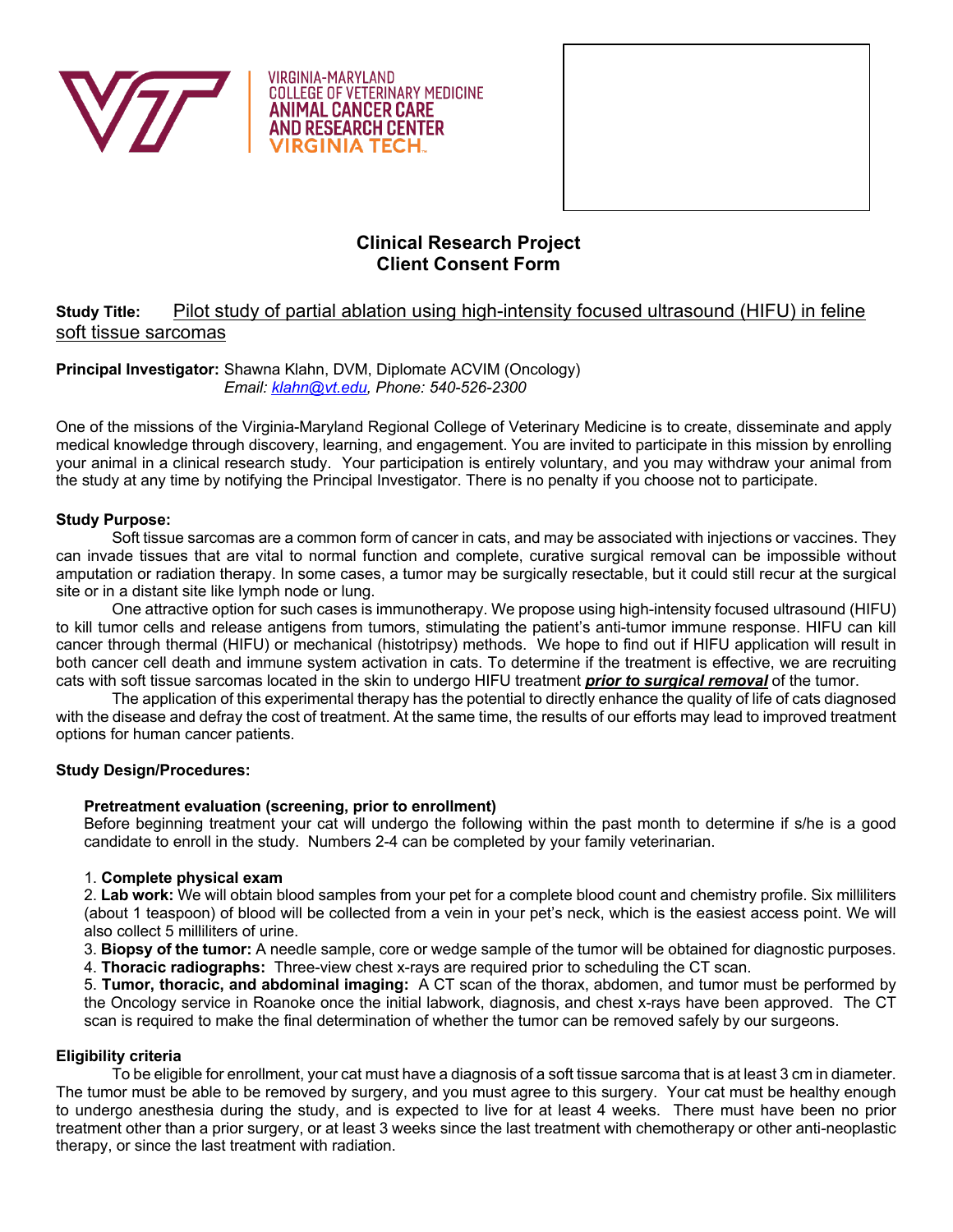## **Treatment**

Once your cat is enrolled in the study, there are (4) required clinic visits, (2) anesthesia procedures, (3) blood draws, and (2) surgical procedures.

If your cat meets the eligibility criteria, your cat will be scheduled for either thermal (HIFU) or mechanical (histotripsy) treatment within ten (10) days of the screening evaluation and enrollment. HIFU will be applied to the tumor under general anesthesia. Your cat's fur/hair will be clipped over the tumor as is standard for any ultrasound in cats. The actual treatment will be tailored to the individual tumor of each cat, and be delivered under general anesthesia in a continuous or series of bursts of sound will be focused on the tumor to kill the cancerous cells through unbroken skin surface. The HIFU treatment is expected to take 30 minutes to an hour, but may take longer for some patients. Prior to the procedure, a small tumor sample (biopsy) and blood samples for later evaluation of pre-treatment immune cells and signals will be taken. Your cat will be recovered from the procedure and planned to be sent home the same day. Due to timing and for the safety of your pet, s/he may need to stay overnight while recovering from anesthesia. Your cat will need to return to the Animal Cancer Care and Research Center in Roanoke for a quick blood draw (< 15 minutes) the day after HIFU, and to the Veterinary Teaching Hospital in Blacksburg 4-6 days following HIFU for surgery to remove the tumor. The removal will be performed or supervised by a board-certified veterinary surgeon with additional training in cancer surgery. Your cat will recover and be discharged as is standard for patients, based on surgeon discretion.

#### **Study visit summary**

|                                                                                                  | Eligibility visit(s)                                  | <b>HIFU or histotripsy</b><br>treatment under<br>general anesthesia | Recheck<br>visit              | <b>Surgical</b><br>resection  | <b>Recheck</b><br>visit     |
|--------------------------------------------------------------------------------------------------|-------------------------------------------------------|---------------------------------------------------------------------|-------------------------------|-------------------------------|-----------------------------|
|                                                                                                  | screening and<br>baseline visits<br>may be two visits | Within 10 days of<br>enrollment                                     | 1 day<br>after<br><b>HIFU</b> | 4-6 days after<br><b>HIFU</b> | 2 weeks<br>after<br>surgery |
| <b>Physical exam</b>                                                                             | $\pmb{\mathsf{X}}$                                    | X                                                                   | X                             | X                             | X                           |
| CBC, chemistry, urinalysis                                                                       | X                                                     | X                                                                   |                               | X                             | $+/-$                       |
| <b>Informed consent</b>                                                                          | $\pmb{\mathsf{X}}$                                    |                                                                     |                               |                               |                             |
| Photographs and measure tumor /<br>incision                                                      | $\mathsf{X}$                                          | X                                                                   | X                             | X                             | X                           |
| <b>Biopsy and histopathology</b>                                                                 | $\mathsf{X}$                                          |                                                                     |                               | X                             |                             |
| <b>Blood collection for cytokine</b><br>analysis                                                 |                                                       | X                                                                   | X                             | X                             |                             |
| CT scan + radiologist interpretation<br>of tumor, thorax and abdomen<br>under general anesthesia | $\pmb{\mathsf{X}}$                                    |                                                                     |                               |                               |                             |

#### **Follow-up**

Your cat will need to return to the Oncology service at 2 weeks after the definitive surgery, as part of the follow up after tumor resection for recheck and suture removal. At the recheck visit, your pet will have a physical exam, and additional diagnostics if indicated. We ask that you keep the clinical oncology service and investigators informed on the status of your pet's health.

## **Risks and Benefits:**

The goal of this study is to develop a new, more effective and safe therapy against cancer. Some of the procedures performed in this study are routine clinical procedures. **The HIFU therapy is experimental and not part of the standard treatment.** Side effects that may be seen in your pet during this study may include but are not limited to fever, tumor inflammation, tumor-site discomfort, systemic inflammation, risk for severe infection, and death.